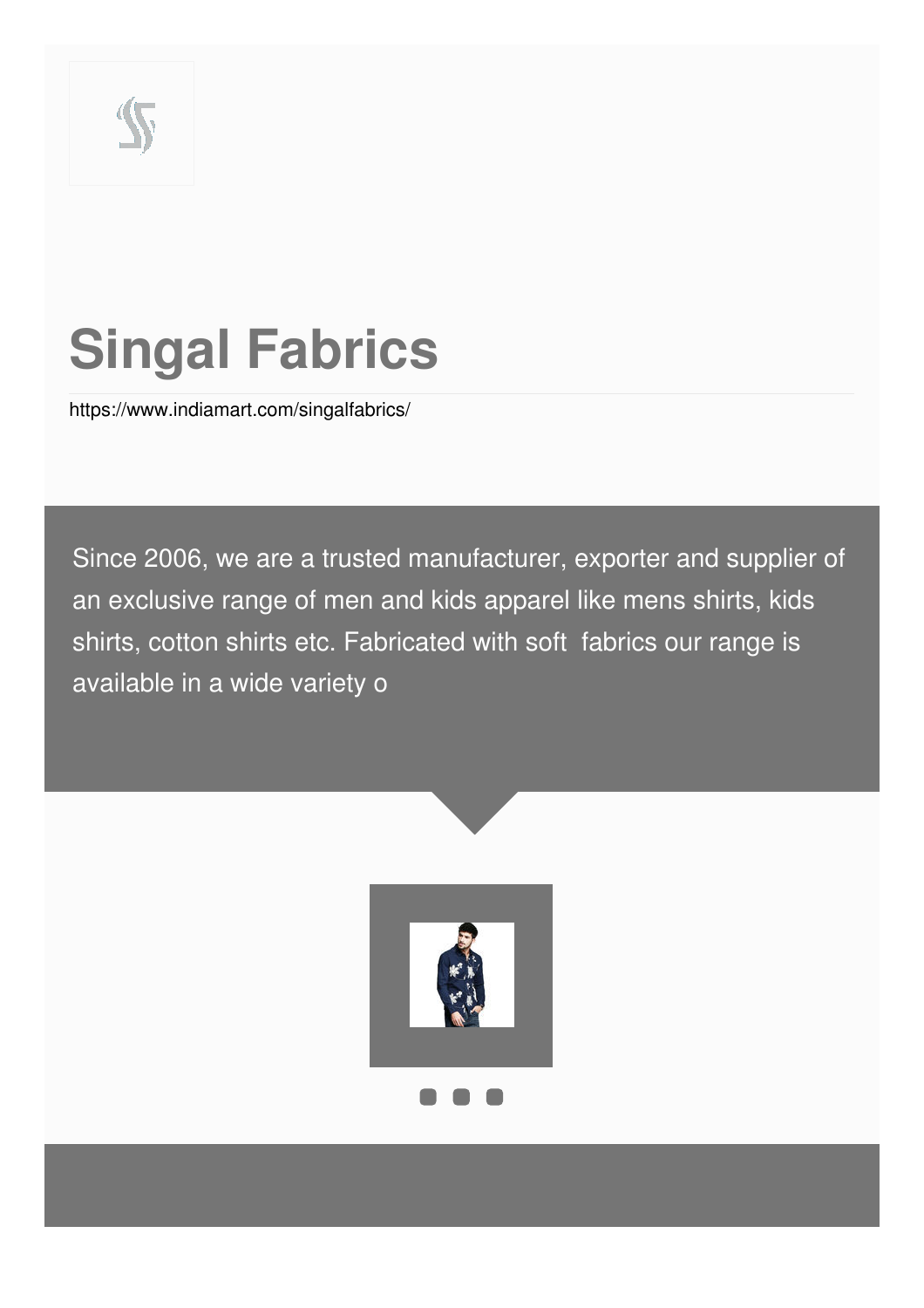### About Us

**Established in the year 2006,** Singal Fabrics have been one of the eminent manufacturers, exporters and suppliers of exclusive mens and kids shirts, pants and trousers. Our garments are suitable for both casual & formal wear and present style & comfort at the same time. Our ability to provide our clients with quality products with in promised time has won us appreciation from all our clients.

We offer an extensive range of garments that are made out of a variety of fabrics & are available in a multitude of colors & designs. In the rapidly changing scenario of the fashion industry we have emerged as a reliable & credible source of quality and trendy garments.

Our owner Mr. Vikram Agarwal has been the guiding force of the company. Possessing an MBA degree from Swiss Business School, he is well versed with international business practices and has envisioned a planned growth for the company.

### **For more information, please visit**

<https://www.indiamart.com/singalfabrics/profile.html>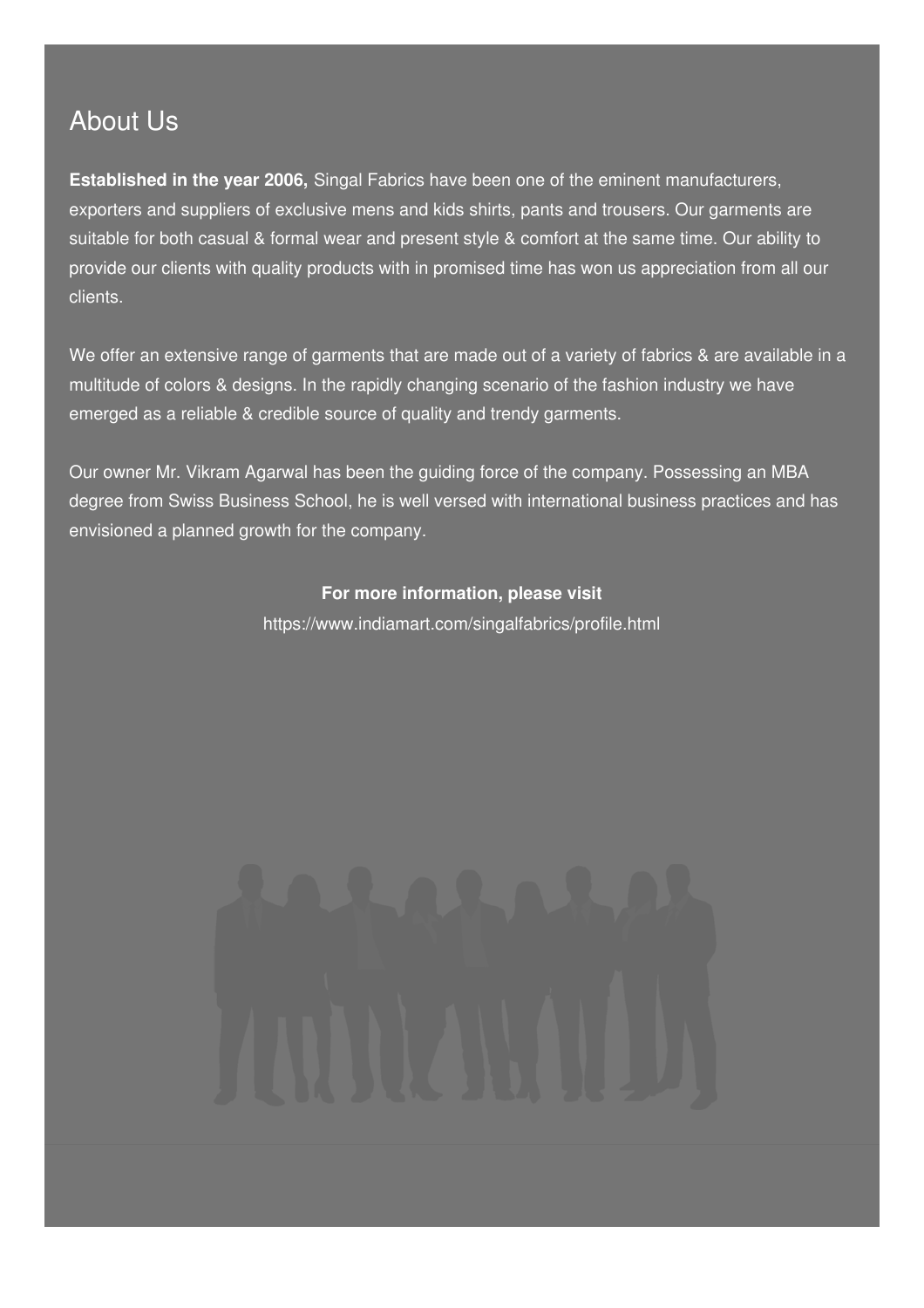### **NEW ITEMS**



Mens Embroidery Shirts



Mens Slim Fit Designer Shirts



Mens Formal Shirts



T Shirts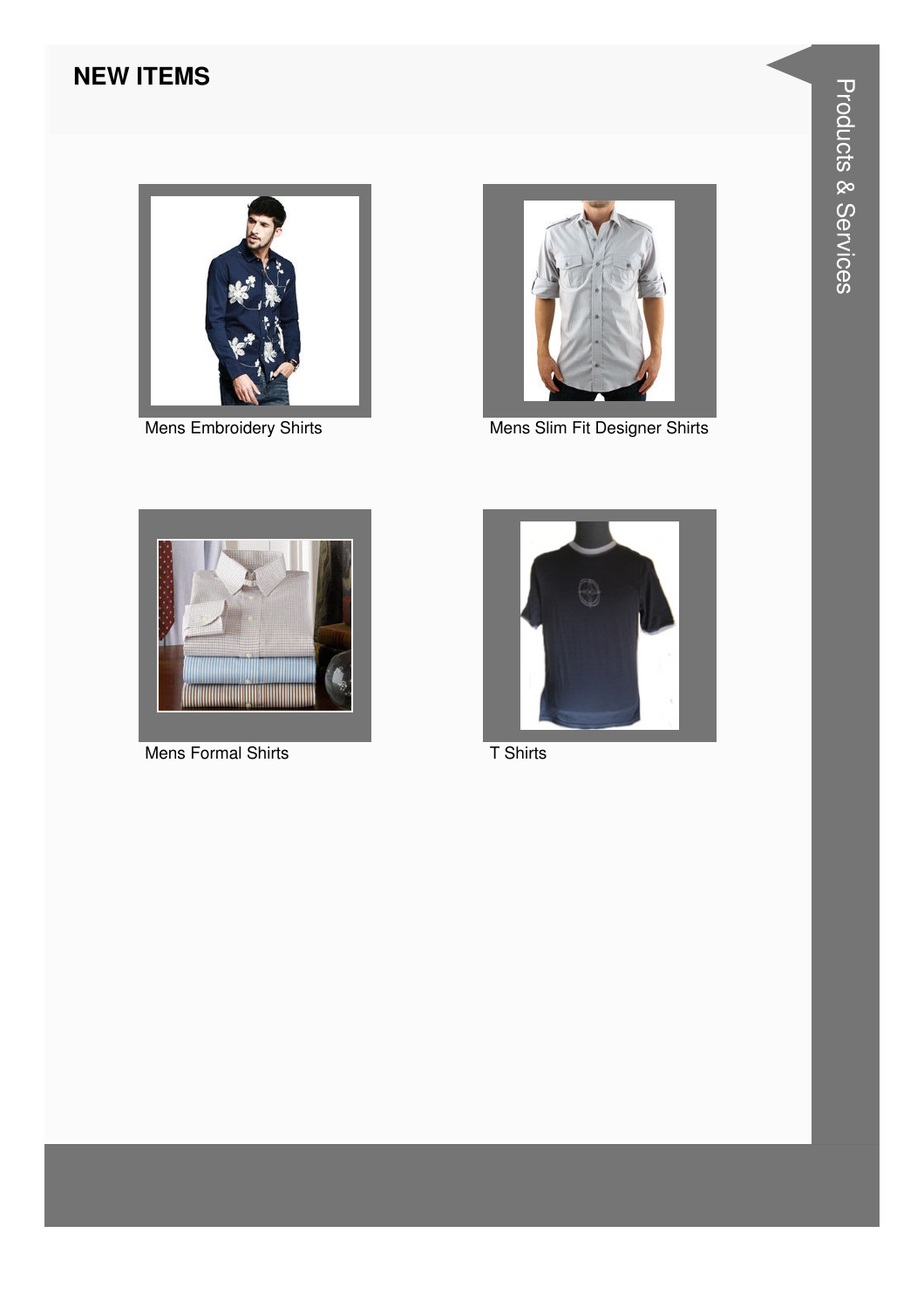## Factsheet

| Year of Establishment            | : 2006               |
|----------------------------------|----------------------|
| <b>Nature of Business</b>        | $:$ Exporter         |
| <b>Total Number of Employees</b> | $: 51$ to 100 People |